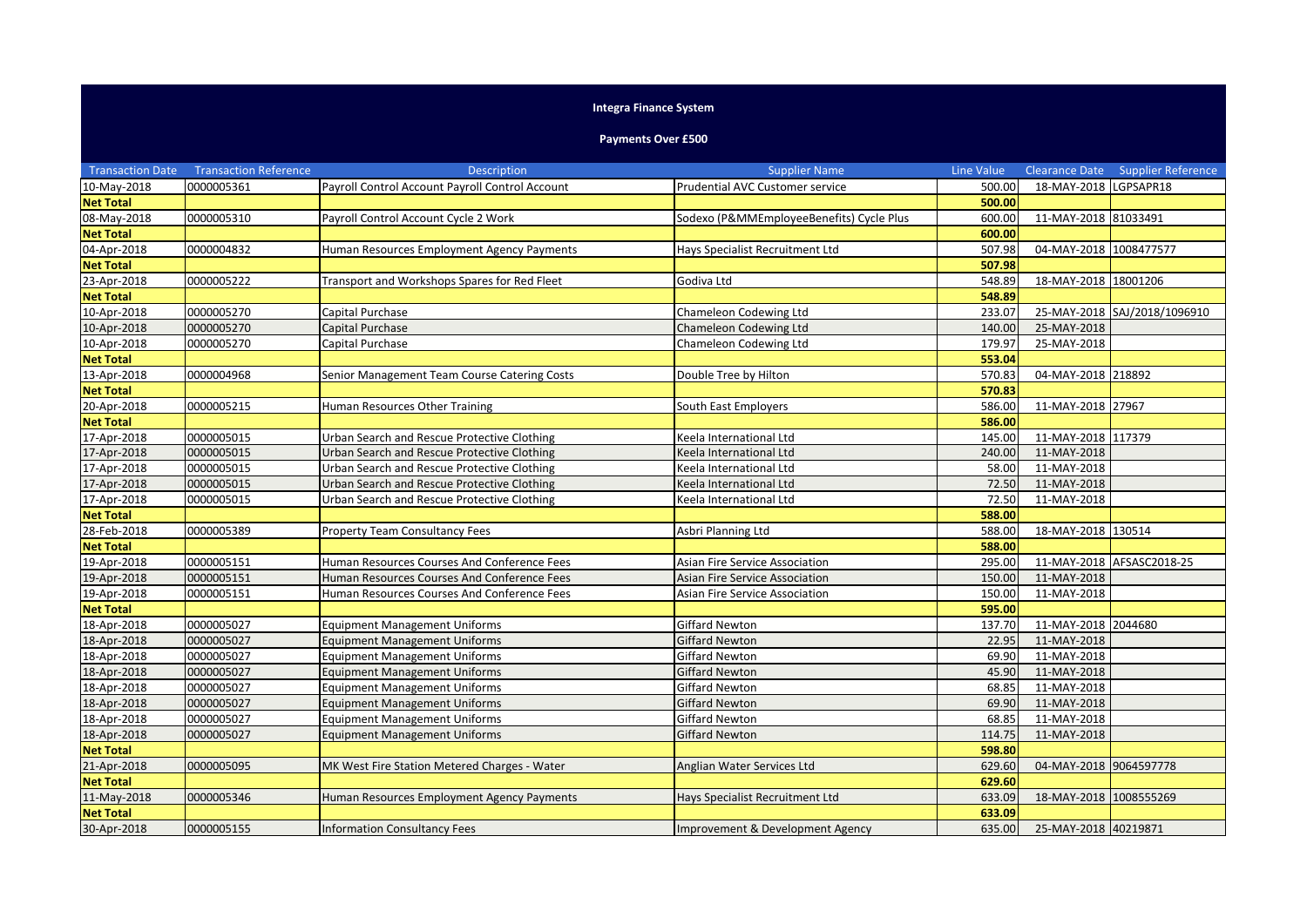| <b>Net Total</b> |            |                                                      |                                     | 635.00 |                        |        |
|------------------|------------|------------------------------------------------------|-------------------------------------|--------|------------------------|--------|
| 30-Apr-2018      | 0000005216 | <b>Operational Training Water Awareness Training</b> | <b>Outreach Rescue</b>              | 645.00 | 18-MAY-2018            | 4038   |
| <b>Net Total</b> |            |                                                      |                                     | 645.00 |                        |        |
| 28-Apr-2018      | 0000005217 | <b>Equipment Management Welfare</b>                  | <b>BOC Ltd</b>                      | 679.60 | 18-MAY-2018 3046827874 |        |
| <b>Net Total</b> |            |                                                      |                                     | 679.60 |                        |        |
| 30-Apr-2018      | 0000005204 | Property Team Plan Preventative Maintenance          | USS CATERING & BAKERY EQUIPMENT LTD | 695.00 | 25-MAY-2018 64834      |        |
| <b>Net Total</b> |            |                                                      |                                     | 695.00 |                        |        |
| 09-May-2018      | 0000005369 | Human Resources Employment Agency Payments           | Adecco Uk Ltd                       | 696.20 | 18-MAY-2018 28106563   |        |
| <b>Net Total</b> |            |                                                      |                                     | 696.20 |                        |        |
| 16-May-2018      | 0000005470 | Human Resources Employment Agency Payments           | Adecco Uk Ltd                       | 696.20 | 25-MAY-2018 28112412   |        |
| <b>Net Total</b> |            |                                                      |                                     | 696.20 |                        |        |
| 26-Apr-2018      | 0000005118 | <b>Equipment Management Operational Equipment</b>    | Packexe Limited                     | 699.80 | 18-MAY-2018 0000173411 |        |
| <b>Net Total</b> |            |                                                      |                                     | 699.80 |                        |        |
| 04-Apr-2018      | 0000004883 | Human Resources Employment Agency Payments           | Adecco Uk Ltd                       | 708.00 | 11-MAY-2018 28076660   |        |
| <b>Net Total</b> |            |                                                      |                                     | 708.00 |                        |        |
| 11-Apr-2018      | 0000005226 | Human Resources Employment Agency Payments           | Adecco Uk Ltd                       | 708.00 | 11-MAY-2018 28082829   |        |
| <b>Net Total</b> |            |                                                      |                                     | 708.00 |                        |        |
| 27-Apr-2018      | 0000005129 | <b>Equipment Management General Postage</b>          | Southcombe Bros Ltd                 | 12.85  | 18-MAY-2018            | 145091 |
| 27-Apr-2018      | 0000005129 | <b>Equipment Management Protective Clothing</b>      | Southcombe Bros Ltd                 | 510.00 | 18-MAY-2018            |        |
| 27-Apr-2018      | 0000005129 | <b>Equipment Management Protective Clothing</b>      | Southcombe Bros Ltd                 | 188.00 | 18-MAY-2018            |        |
| <b>Net Total</b> |            |                                                      |                                     | 710.85 |                        |        |
| 30-Apr-2018      | 0000005228 | Transport and Workshops Spares for Red Fleet         | Peter Bassett Ltd                   | 70.00  | 18-MAY-2018 218930     |        |
| 30-Apr-2018      | 0000005228 | Transport and Workshops Spares for Red Fleet         | Peter Bassett Ltd                   | 285.00 | 18-MAY-2018            |        |
| 30-Apr-2018      | 0000005228 | Transport and Workshops Spares for Red Fleet         | Peter Bassett Ltd                   | 209.40 | 18-MAY-2018            |        |
| 30-Apr-2018      | 0000005228 | Transport and Workshops Spares for Red Fleet         | Peter Bassett Ltd                   | 27.81  | 18-MAY-2018            |        |
| 30-Apr-2018      | 0000005228 | Transport and Workshops Spares for Red Fleet         | Peter Bassett Ltd                   | 14.45  | 18-MAY-2018            |        |
| 30-Apr-2018      | 0000005228 | Transport and Workshops Spares for Red Fleet         | Peter Bassett Ltd                   | 125.64 | 18-MAY-2018            |        |
| <b>Net Total</b> |            |                                                      |                                     | 732.30 |                        |        |
| 09-Apr-2018      | 0000004872 | <b>Equipment Management Uniforms</b>                 | <b>Giffard Newton</b>               | 113.00 | 04-MAY-2018 2044561    |        |
| 09-Apr-2018      | 0000004872 | <b>Equipment Management Uniforms</b>                 | <b>Giffard Newton</b>               | 226.00 | 04-MAY-2018            |        |
| 09-Apr-2018      | 0000004872 | <b>Equipment Management Uniforms</b>                 | Giffard Newton                      | 113.00 | 04-MAY-2018            |        |
| 09-Apr-2018      | 0000004872 | <b>Equipment Management Uniforms</b>                 | <b>Giffard Newton</b>               | 91.80  | 04-MAY-2018            |        |
| 09-Apr-2018      | 0000004872 | <b>Equipment Management Uniforms</b>                 | <b>Giffard Newton</b>               | 91.80  | 04-MAY-2018            |        |
| 09-Apr-2018      | 0000004872 | <b>Equipment Management Uniforms</b>                 | <b>Giffard Newton</b>               | 91.80  | 04-MAY-2018            |        |
| 09-Apr-2018      | 0000004872 | <b>Equipment Management Uniforms</b>                 | Giffard Newton                      | 22.95  | 04-MAY-2018            |        |
| <b>Net Total</b> |            |                                                      |                                     | 750.35 |                        |        |
| 26-Mar-2018      | 0000004671 | Corporate Management Printing and Stationery         | Beacon Promotional Merchandise      | 30.00  | 04-MAY-2018 793        |        |
| 26-Mar-2018      | 0000004671 | Corporate Management Printing and Stationery         | Beacon Promotional Merchandise      | 20.00  | 04-MAY-2018            |        |
| 26-Mar-2018      | 0000004671 | Corporate Management Printing and Stationery         | Beacon Promotional Merchandise      | 115.00 | 04-MAY-2018            |        |
| 26-Mar-2018      | 0000004671 | Corporate Management Printing and Stationery         | Beacon Promotional Merchandise      | 20.00  | 04-MAY-2018            |        |
| 26-Mar-2018      | 0000004671 | Corporate Management Printing and Stationery         | Beacon Promotional Merchandise      | 185.00 | 04-MAY-2018            |        |
| 26-Mar-2018      | 0000004671 | Corporate Management Printing and Stationery         | Beacon Promotional Merchandise      | 200.00 | 04-MAY-2018            |        |
| 26-Mar-2018      | 0000004671 | Corporate Management Printing and Stationery         | Beacon Promotional Merchandise      | 30.00  | 04-MAY-2018            |        |
| 26-Mar-2018      | 0000004671 | Corporate Management Printing and Stationery         | Beacon Promotional Merchandise      | 165.00 | 04-MAY-2018            |        |
| <b>Net Total</b> |            |                                                      |                                     | 765.00 |                        |        |
| 26-Apr-2018      | 0000005160 | <b>Property Team Legal Expenses</b>                  | Bevan Britten                       | 782.50 | 04-MAY-2018 10018311   |        |
| <b>Net Total</b> |            |                                                      |                                     | 782.50 |                        |        |
| 08-May-2018      | 0000005251 | <b>Health and Safety Consultancy Fees</b>            | EBIS-HSE                            | 790.00 | 25-MAY-2018 4728       |        |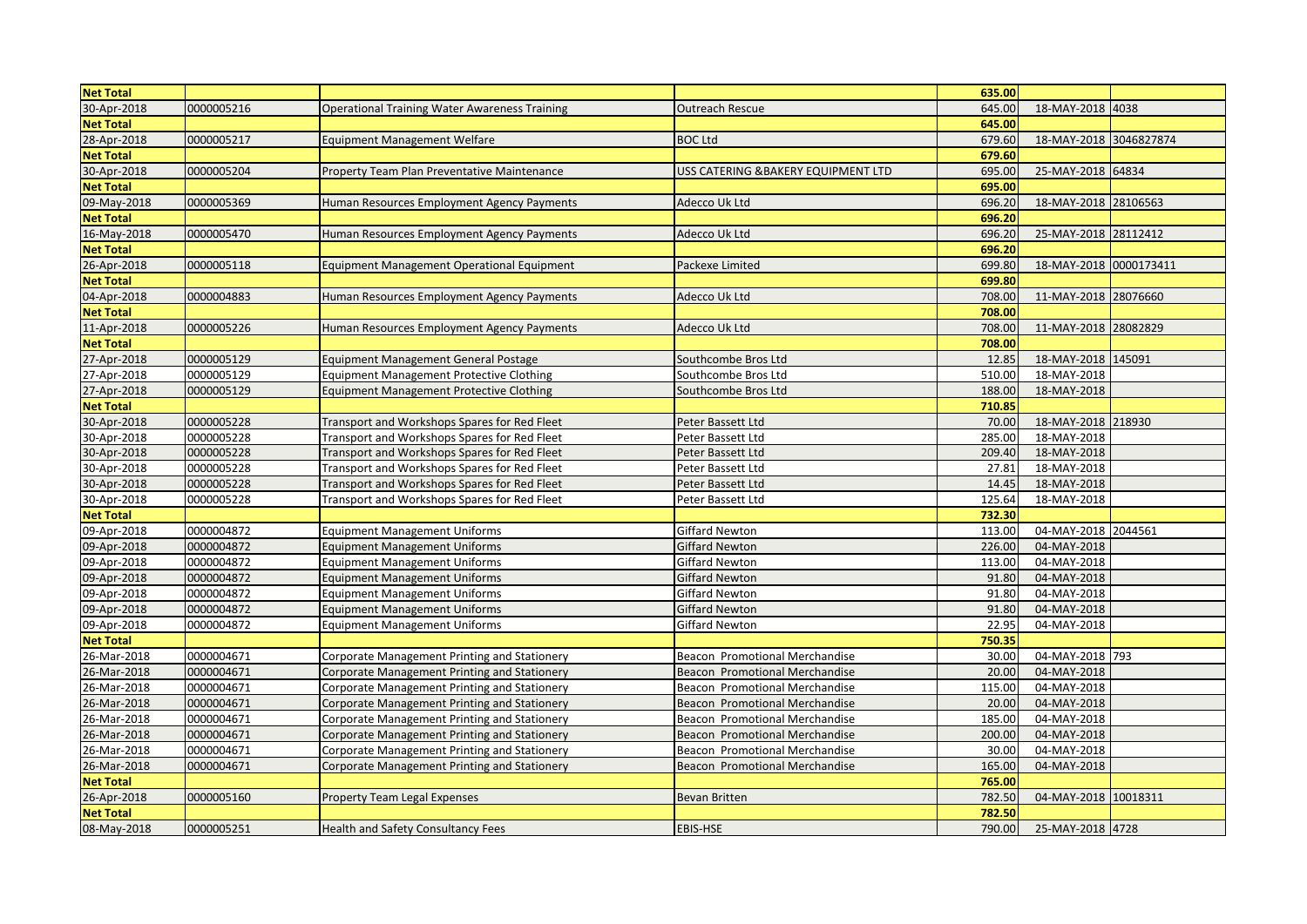| <b>Net Total</b> |            |                                                |                                          | 790.00   |                        |          |
|------------------|------------|------------------------------------------------|------------------------------------------|----------|------------------------|----------|
| 30-Apr-2018      | 0000005322 | <b>Prevention Community Safety Charges</b>     | One Time Vendors                         | 800.00   | 18-MAY-2018            | 24906    |
| <b>Net Total</b> |            |                                                |                                          | 800.00   |                        |          |
| 11-May-2018      | 0000005336 | <b>Staff Development Staff Training Fees</b>   | <b>Osteopathic Solutions</b>             | 800.00   | 25-MAY-2018 2172       |          |
| <b>Net Total</b> |            |                                                |                                          | 800.00   |                        |          |
| 02-May-2018      | 0000005211 | Payroll Control Account Cycle 2 Work           | Sodexo (P&MMEmployeeBenefits) Cycle Plus | 1,000.00 | 04-MAY-2018 81033463   |          |
| <b>Net Total</b> |            |                                                |                                          | 1,000.00 |                        |          |
| 11-May-2018      | 0000005337 | Human Resources Employment Agency Payments     | Hays Specialist Recruitment Ltd          | 859.18   | 18-MAY-2018 1008577267 |          |
| <b>Net Total</b> |            |                                                |                                          | 859.18   |                        |          |
| 18-Apr-2018      | 0000005064 | Human Resources Employment Agency Payments     | Adecco Uk Ltd                            | 873.20   | 11-MAY-2018 28088684   |          |
| <b>Net Total</b> |            |                                                |                                          | 873.20   |                        |          |
| 25-Apr-2018      | 0000005134 | Human Resources Employment Agency Payments     | Adecco Uk Ltd                            | 873.20   | 11-MAY-2018 28094717   |          |
| <b>Net Total</b> |            |                                                |                                          | 873.20   |                        |          |
| 02-May-2018      | 0000005225 | Human Resources Employment Agency Payments     | Adecco Uk Ltd                            | 873.20   | 11-MAY-2018 28100741   |          |
| <b>Net Total</b> |            |                                                |                                          | 873.20   |                        |          |
| 23-Apr-2018      | 0000005046 | ICT Computer Hardware                          | <b>XMA Ltd</b>                           | 596.70   | 11-MAY-2018            | CP64395  |
| 23-Apr-2018      | 0000005046 | <b>ICT Computer Hardware</b>                   | <b>XMA Ltd</b>                           | 298.00   | 11-MAY-2018            |          |
| <b>Net Total</b> |            |                                                |                                          | 894.70   |                        |          |
| 15-May-2018      | 0000005378 | Finance Employment Agency Payments             | Hays Specialist Recruitment Ltd          | 915.82   | 18-MAY-2018 1008597044 |          |
| <b>Net Total</b> |            |                                                |                                          | 915.82   |                        |          |
| 15-May-2018      | 0000005427 | <b>Staff Development Staff Training Fees</b>   | Vibidsoft                                | 916.49   | 21-MAY-2018 1442       |          |
| <b>Net Total</b> |            |                                                |                                          | 916.49   |                        |          |
| 01-May-2018      | 0000005182 | Human Resources Employment Agency Payments     | Hays Specialist Recruitment Ltd          | 919.18   | 04-MAY-2018 1008536796 |          |
| <b>Net Total</b> |            |                                                |                                          | 919.18   |                        |          |
| 30-Apr-2018      | 0000005114 | Research and Development Operational Equipment | Thomas Graham & Sons (Iron & Steel) Ltd  | 219.15   | 04-MAY-2018 MR280421   |          |
| 30-Apr-2018      | 0000005114 | Research and Development Operational Equipment | Thomas Graham & Sons (Iron & Steel) Ltd  | 19.89    | 04-MAY-2018            |          |
| 30-Apr-2018      | 0000005114 | Research and Development Operational Equipment | Thomas Graham & Sons (Iron & Steel) Ltd  | 22.23    | 04-MAY-2018            |          |
| 30-Apr-2018      | 0000005114 | Research and Development Operational Equipment | Thomas Graham & Sons (Iron & Steel) Ltd  | 22.23    | 04-MAY-2018            |          |
| 30-Apr-2018      | 0000005114 | Research and Development Operational Equipment | Thomas Graham & Sons (Iron & Steel) Ltd  | 639.90   | 04-MAY-2018            |          |
| <b>Net Total</b> |            |                                                |                                          | 923.40   |                        |          |
| 13-Apr-2018      | 0000005223 | Transport and Workshops Spares for Red Fleet   | Godiva Ltd                               | 1.96     | 18-MAY-2018            | 18001139 |
| 13-Apr-2018      | 0000005223 | Transport and Workshops Spares for Red Fleet   | Godiva Ltd                               | 0.61     | 18-MAY-2018            |          |
| 13-Apr-2018      | 0000005223 | Transport and Workshops Spares for Red Fleet   | Godiva Ltd                               | 4.26     | 18-MAY-2018            |          |
| 13-Apr-2018      | 0000005223 | Transport and Workshops Spares for Red Fleet   | Godiva Ltd                               | 10.58    | 18-MAY-2018            |          |
| 13-Apr-2018      | 0000005223 | Transport and Workshops Spares for Red Fleet   | Godiva Ltd                               | 2.00     | 18-MAY-2018            |          |
| 13-Apr-2018      | 0000005223 | Transport and Workshops Spares for Red Fleet   | Godiva Ltd                               | 244.34   | 18-MAY-2018            |          |
| 13-Apr-2018      | 0000005223 | Transport and Workshops Spares for Red Fleet   | Godiva Ltd                               | 5.20     | 18-MAY-2018            |          |
| 13-Apr-2018      | 0000005223 | Transport and Workshops Spares for Red Fleet   | Godiva Ltd                               | 3.60     | 18-MAY-2018            |          |
| 13-Apr-2018      | 0000005223 | Transport and Workshops Spares for Red Fleet   | Godiva Ltd                               | 342.14   | 18-MAY-2018            |          |
| 13-Apr-2018      | 0000005223 | Transport and Workshops Spares for Red Fleet   | Godiva Ltd                               | 9.54     | 18-MAY-2018            |          |
| 13-Apr-2018      | 0000005223 | Transport and Workshops Spares for Red Fleet   | Godiva Ltd                               | 296.63   | 18-MAY-2018            |          |
| 13-Apr-2018      | 0000005223 | Transport and Workshops Spares for Red Fleet   | Godiva Ltd                               | 1.14     | 18-MAY-2018            |          |
| 13-Apr-2018      | 0000005223 | Transport and Workshops Spares for Red Fleet   | Godiva Ltd                               | 23.40    | 18-MAY-2018            |          |
| 13-Apr-2018      | 0000005223 | Transport and Workshops Spares for Red Fleet   | Godiva Ltd                               | 10.26    | 18-MAY-2018            |          |
| 13-Apr-2018      | 0000005223 | Transport and Workshops Spares for Red Fleet   | Godiva Ltd                               | 16.00    | 18-MAY-2018            |          |
| 13-Apr-2018      | 0000005223 | Transport and Workshops Spares for Red Fleet   | Godiva Ltd                               | 15.04    | 18-MAY-2018            |          |
| <b>Net Total</b> |            |                                                |                                          | 986.70   |                        |          |
| 04-May-2018      | 0000005363 | Senior Management Team Miscellaneous Expenses  | Karenanne Knight Illustration            | 1,020.00 | 14-MAY-2018 B&MKF&R10  |          |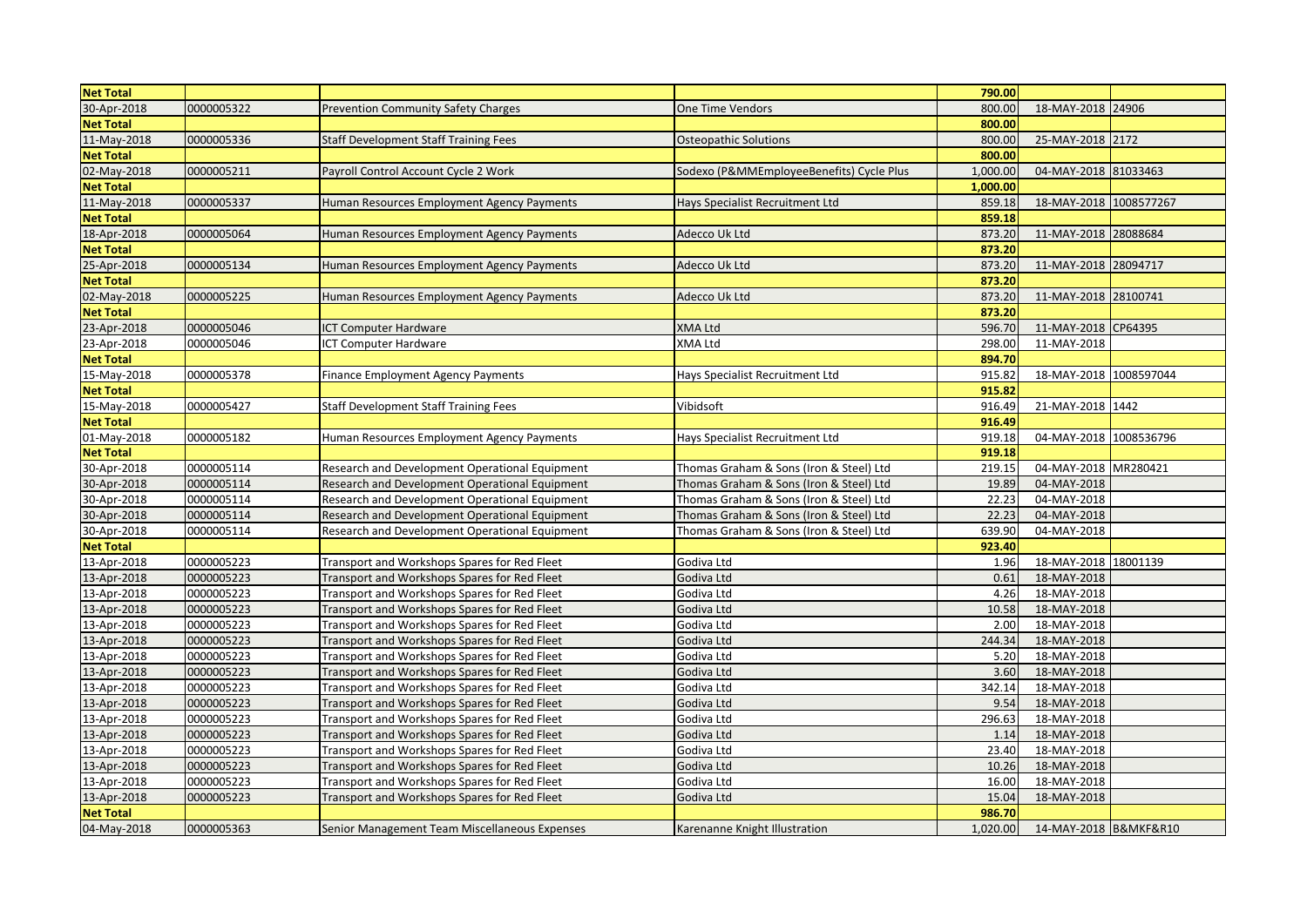| <b>Net Total</b> |            |                                                            |                                   | 1,020.00 |                        |        |
|------------------|------------|------------------------------------------------------------|-----------------------------------|----------|------------------------|--------|
| 16-Jan-2018      | 0000005371 | MK West Fire Station Plan Preventative Maintenance         | Phonographic Performance Limited  | 69.16    | 18-MAY-2018 3546708    |        |
| 16-Jan-2018      | 0000005371 | Amersham Fire Station Plan Preventative Maintenance        | Phonographic Performance Limited  | 69.16    | 18-MAY-2018            |        |
| 16-Jan-2018      | 0000005371 | High Wycombe Fire Station Plan Preventative Maintenance    | Phonographic Performance Limited  | 69.16    | 18-MAY-2018            |        |
| 16-Jan-2018      | 0000005371 | <b>Property Team Consultancy Fees</b>                      | Phonographic Performance Limited  | 138.31   | 18-MAY-2018            |        |
| 16-Jan-2018      | 0000005371 | Buckingham Fire Station Plan Preventative Maintenance      | Phonographic Performance Limited  | 69.16    | 18-MAY-2018            |        |
| 16-Jan-2018      | 0000005371 | Newport Pagnell Fire Station Plan Preventative Maintenance | Phonographic Performance Limited  | 69.16    | 18-MAY-2018            |        |
| 16-Jan-2018      | 0000005371 | Haddenham Fire Station Plan Preventative Maintenance       | Phonographic Performance Limited  | 69.16    | 18-MAY-2018            |        |
| 16-Jan-2018      | 0000005371 | Beaconsfield Fire Station Plan Preventative Maintenance    | Phonographic Performance Limited  | 69.16    | 18-MAY-2018            |        |
| 16-Jan-2018      | 0000005371 | Gerrards Cross Fire Station Plan Preventative Maintenance  | Phonographic Performance Limited  | 69.16    | 18-MAY-2018            |        |
| 16-Jan-2018      | 0000005371 | Admin Buildings - HQ Plan Preventative Maintenance         | Phonographic Performance Limited  | 138.31   | 18-MAY-2018            |        |
| 16-Jan-2018      | 0000005371 | Broughton Fire Station Plan Preventative Maintenance       | Phonographic Performance Limited  | 69.16    | 18-MAY-2018            |        |
| 16-Jan-2018      | 0000005371 | MK West Fire Station Plan Preventative Maintenance         | Phonographic Performance Limited  | 69.16    | 18-MAY-2018            |        |
| 16-Jan-2018      | 0000005371 | Aylesbury Fire Station Plan Preventative Maintenance       | Phonographic Performance Limited  | 69.16    | 18-MAY-2018            |        |
| <b>Net Total</b> |            |                                                            |                                   | 1,037.38 |                        |        |
| 28-Feb-2018      | 0000005220 | <b>Staff Development Staff Training Fees</b>               | Astutis Ltd                       | 800.00   | 11-MAY-2018 0000022354 |        |
| 28-Feb-2018      | 0000005220 | <b>Staff Development Staff Training Fees</b>               | Astutis Ltd                       | 240.00   | 11-MAY-2018            |        |
| 28-Feb-2018      | 0000005220 | <b>Staff Development Staff Training Fees</b>               | Astutis Ltd                       | 30.65    | 11-MAY-2018            |        |
| <b>Net Total</b> |            |                                                            |                                   | 1,070.65 |                        |        |
| 27-Apr-2018      | 0000005430 | Equipment Management Operational Equipment                 | Chubb Fire Ltd                    | 839.04   | 25-MAY-2018 6931067    |        |
| 27-Apr-2018      | 0000005430 | <b>Equipment Management Operational Equipment</b>          | Chubb Fire Ltd                    | 233.74   | 25-MAY-2018            |        |
| <b>Net Total</b> |            |                                                            |                                   | 1,072.78 |                        |        |
| 23-Mar-2018      | 0000005157 | Human Resources Legal Expenses                             | Local Government Association      | 1,105.41 | 11-MAY-2018 40157670   |        |
| <b>Net Total</b> |            |                                                            |                                   | 1,105.41 |                        |        |
| 29-Mar-2018      | 0000004944 | <b>Prevention Miscellaneous Expenses</b>                   | Safety Centre Milton Keynes Ltd   | 1.107.48 | 04-MAY-2018 F/T719     |        |
| <b>Net Total</b> |            |                                                            |                                   | 1,107.48 |                        |        |
| 03-May-2018      | 0000005235 | Property Team Plan Preventative Maintenance                | Oak Park Alarms Security Serv Ltd | 1,130.00 | 18-MAY-2018 71426      |        |
| <b>Net Total</b> |            |                                                            |                                   | 1,130.00 |                        |        |
| 24-Apr-2018      | 0000005113 | Property Team General Repairs & Maintenance                | Pagnell Property Maintenance Ltd  | 1,134.57 |                        |        |
| <b>Net Total</b> |            |                                                            |                                   | 1,134.57 |                        |        |
| 30-Apr-2018      | 0000005123 | Urban Search and Rescue Protective Clothing                | Keela International Ltd           | 480.00   | 25-MAY-2018            | 118057 |
| 30-Apr-2018      | 0000005123 | Urban Search and Rescue Protective Clothing                | Keela International Ltd           | 432.00   | 25-MAY-2018            |        |
| 30-Apr-2018      | 0000005123 | Urban Search and Rescue Protective Clothing                | Keela International Ltd           | 240.00   | 25-MAY-2018            |        |
| <b>Net Total</b> |            |                                                            |                                   | 1,152.00 |                        |        |
| 30-Apr-2018      | 0000005127 | Corporate Planning Computer Software                       | Cadcorp                           | 1,200.00 | 18-MAY-2018 SVO027044  |        |
| <b>Net Total</b> |            |                                                            |                                   | 1,200.00 |                        |        |
| 30-Apr-2018      | 0000005116 | <b>CT Computer Hardware</b>                                | KMA Ltd                           | 1,237.55 | 18-MAY-2018 CQ21517    |        |
| <b>Net Total</b> |            |                                                            |                                   | 1,237.55 |                        |        |
| 01-May-2018      | 0000005295 | Transport and Workshops Spares for Red Fleet               | R Industries Limited              | 330.14   | 25-MAY-2018 226732     |        |
| 01-May-2018      | 0000005295 | Transport and Workshops Spares for Red Fleet               | R Industries Limited              | 212.74   | 25-MAY-2018            |        |
| 01-May-2018      | 0000005295 | Transport and Workshops Spares for Red Fleet               | J R Industries Limited            | 301.01   | 25-MAY-2018            |        |
| 01-May-2018      | 0000005295 | Transport and Workshops Spares for Red Fleet               | J R Industries Limited            | 212.74   | 25-MAY-2018            |        |
| 01-May-2018      | 0000005295 | Transport and Workshops Spares for Red Fleet               | R Industries Limited              | 212.74   | 25-MAY-2018            |        |
| <b>Net Total</b> |            |                                                            |                                   | 1,269.37 |                        |        |
| 24-Apr-2018      | 0000005109 | <b>Finance Employment Agency Payments</b>                  | Hays Specialist Recruitment Ltd   | 1,373.73 | 04-MAY-2018 1008531768 |        |
| <b>Net Total</b> |            |                                                            |                                   | 1,373.73 |                        |        |
| 08-May-2018      | 0000005325 | <b>Equipment Management Operational Equipment</b>          | Melsecure International           | 225.00   | 25-MAY-2018 54411      |        |
| 08-May-2018      | 0000005325 | <b>Equipment Management Operational Equipment</b>          | Melsecure International           | 400.00   | 25-MAY-2018            |        |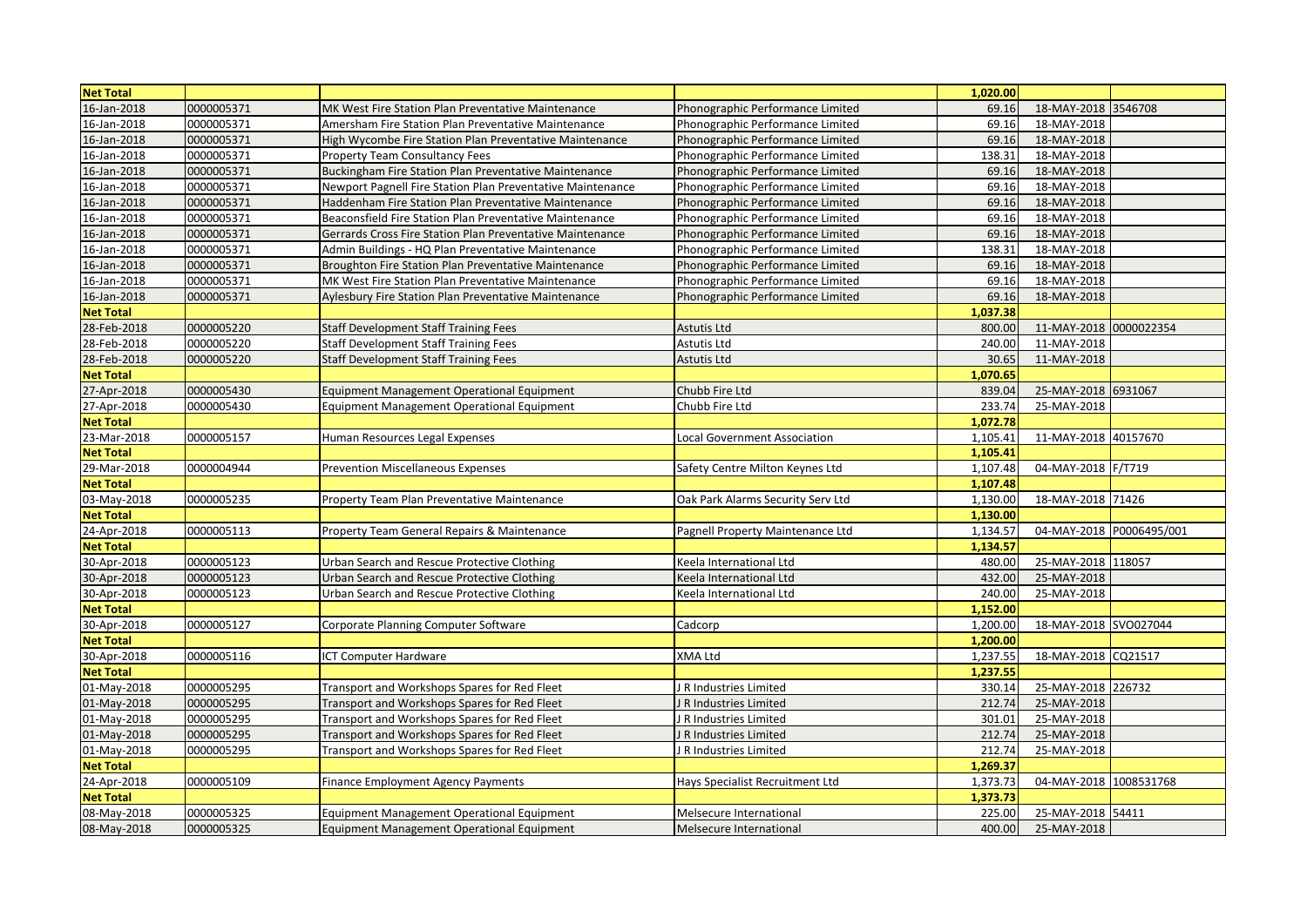| 08-May-2018      | 0000005325 | Equipment Management Operational Equipment        | Melsecure International                 | 425.00   | 25-MAY-2018            |                           |
|------------------|------------|---------------------------------------------------|-----------------------------------------|----------|------------------------|---------------------------|
| 08-May-2018      | 0000005325 | <b>Equipment Management Operational Equipment</b> | Melsecure International                 | 200.00   | 25-MAY-2018            |                           |
| 08-May-2018      | 0000005325 | <b>Equipment Management Operational Equipment</b> | Melsecure International                 | 160.00   | 25-MAY-2018            |                           |
| <b>Net Total</b> |            |                                                   |                                         | 1,410.00 |                        |                           |
| 27-Apr-2018      | 0000005120 | <b>Staff Development Staff Training Fees</b>      | <b>Strategic Management Development</b> | 1,500.00 | 11-MAY-2018 1346       |                           |
| 27-Apr-2018      | 0000005120 | <b>Staff Development Staff Training Fees</b>      | <b>Strategic Management Development</b> | 130.50   | 11-MAY-2018            |                           |
| <b>Net Total</b> |            |                                                   |                                         | 1,630.50 |                        |                           |
| 06-May-2018      | 0000005246 | <b>Staff Development Staff Training Fees</b>      | <b>Chris Croft Training Limited</b>     | 1,650.00 | 18-MAY-2018 218-0418   |                           |
| <b>Net Total</b> |            |                                                   |                                         | 1,650.00 |                        |                           |
| 04-May-2018      | 0000005242 | Admin Buildings - Aerial Sites Consultancy Fees   | Hub Telecoms Consultancy Ltd            | 1,650.00 | 18-MAY-2018 000067     |                           |
| <b>Net Total</b> |            |                                                   |                                         | 1,650.00 |                        |                           |
| 30-Apr-2018      | 0000005111 | <b>Property Team Cleaning Contract Services</b>   | <b>Ever Brite Cleaning Services</b>     | 1,666.70 | 18-MAY-2018 16290      |                           |
| <b>Net Total</b> |            |                                                   |                                         | 1,666.70 |                        |                           |
| 25-Apr-2018      | 0000005115 | <b>Equipment Management Operational Equipment</b> | <b>MFC International Ltd</b>            | 20.00    | 04-MAY-2018 102414     |                           |
| 25-Apr-2018      | 0000005115 | <b>Equipment Management Operational Equipment</b> | MFC International Ltd                   | 237.00   | 04-MAY-2018            |                           |
| 25-Apr-2018      | 0000005115 | <b>Equipment Management Operational Equipment</b> | <b>MFC International Ltd</b>            | 60.00    | 04-MAY-2018            |                           |
| 25-Apr-2018      | 0000005115 | <b>Equipment Management Operational Equipment</b> | <b>MFC International Ltd</b>            | 288.00   | 04-MAY-2018            |                           |
| 25-Apr-2018      | 0000005115 | <b>Equipment Management Operational Equipment</b> | <b>MFC International Ltd</b>            | 920.00   | 04-MAY-2018            |                           |
| 25-Apr-2018      | 0000005115 | Equipment Management Operational Equipment        | MFC International Ltd                   | 240.00   | 04-MAY-2018            |                           |
| <b>Net Total</b> |            |                                                   |                                         | 1,765.00 |                        |                           |
| 28-Feb-2018      | 0000005161 | <b>Finance Employment Agency Payments</b>         | Hays Specialist Recruitment Ltd         | 1,780.00 | 04-MAY-2018 1008365476 |                           |
| <b>Net Total</b> |            |                                                   |                                         | 1,780.00 |                        |                           |
| 08-May-2018      | 0000005358 | <b>Equipment Management General Postage</b>       | Medtree                                 | 23.80    | 25-MAY-2018            | 0000283514                |
| 08-May-2018      | 0000005358 | <b>Equipment Management Operational Equipment</b> | Medtree                                 | 1,785.00 | 25-MAY-2018            |                           |
| <b>Net Total</b> |            |                                                   |                                         | 1,808.80 |                        |                           |
| 01-May-2018      | 0000005181 | <b>Finance Employment Agency Payments</b>         | Hays Specialist Recruitment Ltd         | 1,831.64 | 04-MAY-2018 1008551847 |                           |
| <b>Net Total</b> |            |                                                   |                                         | 1,831.64 |                        |                           |
| 09-Apr-2018      | 0000005166 | Transport and Workshops Contracted Maintenance    | Lex Autolease Ltd                       | 319.97   | 04-MAY-2018            | IRIN603807                |
| 09-Apr-2018      | 0000005166 | Transport and Workshops Car Leasing               | Lex Autolease Ltd                       | 1,727.22 | 04-MAY-2018            |                           |
| <b>Net Total</b> |            |                                                   |                                         | 2,047.19 |                        |                           |
| 02-Mar-2018      | 0000005288 | <b>Equipment Management General Postage</b>       | Jolly Safety Equipment Ltd              | 43.50    |                        | 11-MAY-2018 UK-18-0000071 |
| 02-Mar-2018      | 0000005288 | <b>Equipment Management Uniforms</b>              | Jolly Safety Equipment Ltd              | 1,830.00 | 11-MAY-2018            |                           |
| <b>Net Total</b> |            |                                                   |                                         | 1,873.50 |                        |                           |
| 04-May-2018      | 0000005241 | <b>ICT Computer Hardware</b>                      | <b>XMA Ltd</b>                          | 1,906.80 | 18-MAY-2018 CQ67776    |                           |
| <b>Net Total</b> |            |                                                   |                                         | 1,906.80 |                        |                           |
| 26-Apr-2018      | 0000005108 | Research and Development Operational Equipment    | Typhoon International Limited           | 1,916.00 | 11-MAY-2018 SI-9072116 |                           |
| 26-Apr-2018      | 0000005108 | Research and Development Operational Equipment    | Typhoon International Limited           | 9.50     | 11-MAY-2018            |                           |
| <b>Net Total</b> |            |                                                   |                                         | 1,925.50 |                        |                           |
| 16-Apr-2018      | 0000005168 | <b>Equipment Management Uniforms</b>              | Jolly Safety Equipment Ltd              | 504.00   |                        | 11-MAY-2018 UK-18-0000125 |
| 16-Apr-2018      | 0000005168 | <b>Equipment Management Uniforms</b>              | Jolly Safety Equipment Ltd              | 630.00   | 11-MAY-2018            |                           |
| 16-Apr-2018      | 0000005168 | <b>Equipment Management Uniforms</b>              | Jolly Safety Equipment Ltd              | 126.00   | 11-MAY-2018            |                           |
| 16-Apr-2018      | 0000005168 | <b>Equipment Management Uniforms</b>              | Jolly Safety Equipment Ltd              | 252.00   | 11-MAY-2018            |                           |
| 16-Apr-2018      | 0000005168 | <b>Equipment Management Uniforms</b>              | Jolly Safety Equipment Ltd              | 126.00   | 11-MAY-2018            |                           |
| 16-Apr-2018      | 0000005168 | <b>Equipment Management General Postage</b>       | Jolly Safety Equipment Ltd              | 43.50    | 11-MAY-2018            |                           |
| 16-Apr-2018      | 0000005168 | <b>Equipment Management Uniforms</b>              | Jolly Safety Equipment Ltd              | 252.00   | 11-MAY-2018            |                           |
| <b>Net Total</b> |            |                                                   |                                         | 1,933.50 |                        |                           |
| 06-Feb-2018      | 0000005126 | <b>Finance Consultancy Fees</b>                   | Cipfa Business Ltd                      | 2,000.00 | 04-MAY-2018            | 3133986                   |
| <b>Net Total</b> |            |                                                   |                                         | 2,000.00 |                        |                           |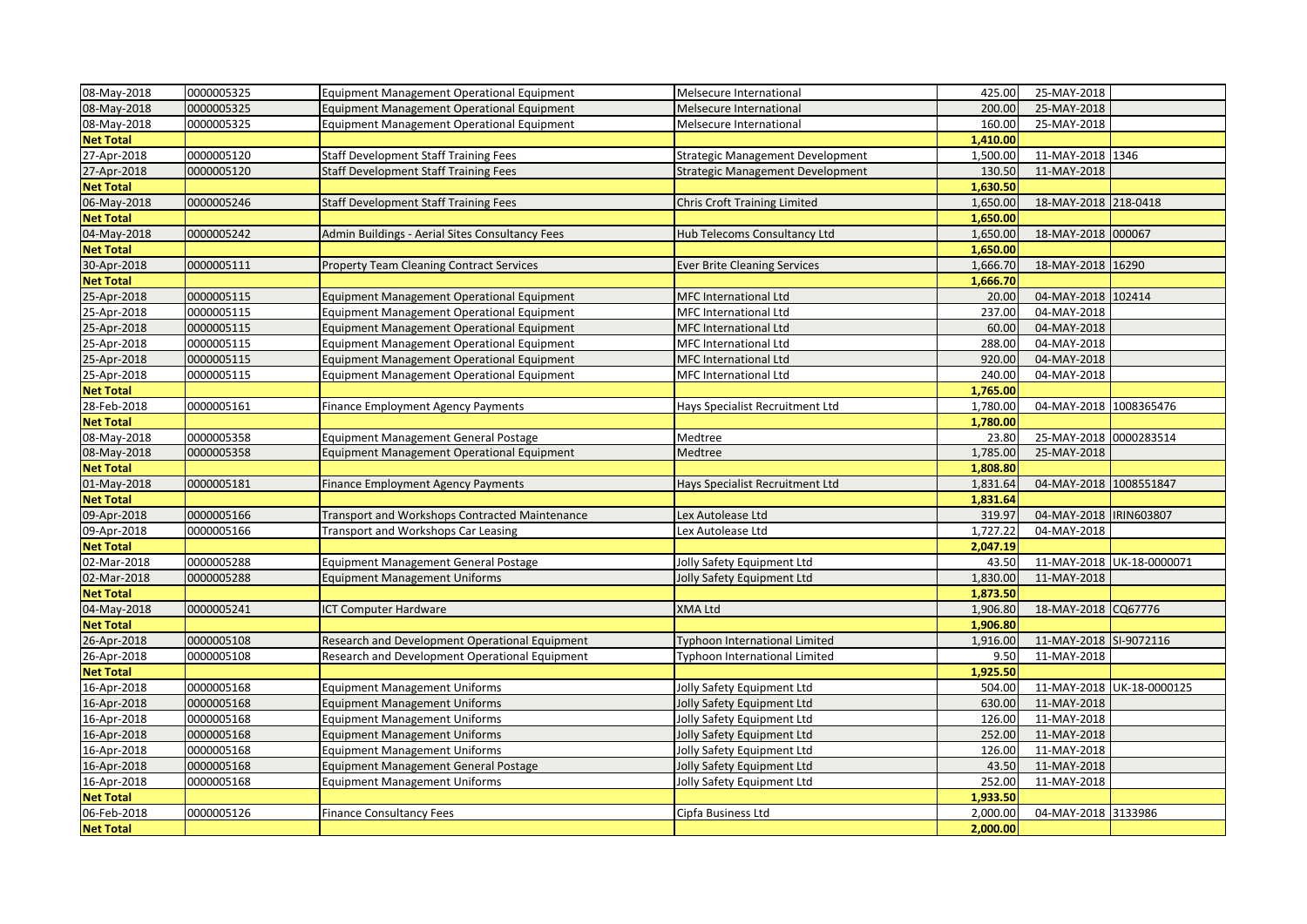| 30-Apr-2018      | 0000005237 | Capital Purchase                                  | Asbri Planning Ltd           | 1,900.00 | 18-MAY-2018 130688      |                           |
|------------------|------------|---------------------------------------------------|------------------------------|----------|-------------------------|---------------------------|
| 30-Apr-2018      | 0000005237 | Capital Purchase                                  | Asbri Planning Ltd           | 100.00   | 18-MAY-2018             |                           |
| <b>Net Total</b> |            |                                                   |                              | 2,000.00 |                         |                           |
| 31-Mar-2018      | 0000005102 | Human Resources Occupational Health Nurse Sess    | M.K. Occupational Health     | 2,095.00 | 04-MAY-2018 90405       |                           |
| <b>Net Total</b> |            |                                                   |                              | 2,095.00 |                         |                           |
| 16-May-2018      | 0000005400 | Transport and Workshops Diesel Oil - Gas Oil      | WFL (UK) Ltd Hall Fuels      | 2,200.80 | 25-MAY-2018             | 110176303                 |
| <b>Net Total</b> |            |                                                   |                              | 2,200.80 |                         |                           |
| 21-May-2018      | 0000005398 | Transport and Workshops Diesel Oil - Gas Oil      | WFL (UK) Ltd Hall Fuels      | 2,200.80 | 25-MAY-2018 10176301    |                           |
| <b>Net Total</b> |            |                                                   |                              | 2,200.80 |                         |                           |
| 16-May-2018      | 0000005399 | Transport and Workshops Diesel Oil - Gas Oil      | WFL (UK) Ltd Hall Fuels      | 2,410.40 | 25-MAY-2018             | 110176302                 |
| <b>Net Total</b> |            |                                                   |                              | 2,410.40 |                         |                           |
| 30-Apr-2018      | 0000005183 | Capital Purchase                                  | MFC International Ltd        | 2,440.00 | 11-MAY-2018 102423      |                           |
| <b>Net Total</b> |            |                                                   |                              | 2,440.00 |                         |                           |
| 20-Apr-2018      | 0000005098 | Fransport and Workshops Diesel Oil - Gas Oil      | WFL (UK) Ltd Hall Fuels      | 2,510.75 | 11-MAY-2018 110118231   |                           |
| <b>Net Total</b> |            |                                                   |                              | 2,510.75 |                         |                           |
| 30-Apr-2018      | 0000005112 | Corporate Planning Computer Software              | Cadcorp                      | 2,575.37 | 18-MAY-2018 SVO027057   |                           |
| <b>Net Total</b> |            |                                                   |                              | 2,575.37 |                         |                           |
| 14-May-2018      | 0000005394 | Transport and Workshops Diesel Oil - Gas Oil      | WFL (UK) Ltd Hall Fuels      | 2,620.00 | 25-MAY-2018 11071704    |                           |
| <b>Net Total</b> |            |                                                   |                              | 2,620.00 |                         |                           |
| 27-Apr-2018      | 0000005163 | <b>Property Team Cleaning Contract Services</b>   | <b>Antac Support Service</b> | 2,666.03 | 18-MAY-2018 52497       |                           |
| <b>Net Total</b> |            |                                                   |                              | 2,666.03 |                         |                           |
| 26-Apr-2018      | 0000005143 | <b>Equipment Management Operational Equipment</b> | Weber Rescue Uk Ltd          | 445.00   | 11-MAY-2018             | 19-R1062                  |
| 26-Apr-2018      | 0000005143 | <b>Equipment Management Operational Equipment</b> | Weber Rescue Uk Ltd          | 599.00   | 11-MAY-2018             |                           |
| 26-Apr-2018      | 0000005143 | <b>Equipment Management Operational Equipment</b> | Weber Rescue Uk Ltd          | 599.00   | 11-MAY-2018             |                           |
| 26-Apr-2018      | 0000005143 | <b>Equipment Management Operational Equipment</b> | Weber Rescue Uk Ltd          | 444.00   | 11-MAY-2018             |                           |
| 26-Apr-2018      | 0000005143 | <b>Equipment Management Operational Equipment</b> | Weber Rescue Uk Ltd          | 126.00   | 11-MAY-2018             |                           |
| 26-Apr-2018      | 0000005143 | <b>Equipment Management Operational Equipment</b> | Weber Rescue Uk Ltd          | 32.60    | 11-MAY-2018             |                           |
| 26-Apr-2018      | 0000005143 | <b>Equipment Management Operational Equipment</b> | Weber Rescue Uk Ltd          | 445.00   | 11-MAY-2018             |                           |
| <b>Net Total</b> |            |                                                   |                              | 2,690.60 |                         |                           |
| 20-Apr-2018      | 0000005097 | Transport and Workshops Diesel Oil - Gas Oil      | WFL (UK) Ltd Hall Fuels      | 2,812.04 | 11-MAY-2018 110118232   |                           |
| <b>Net Total</b> |            |                                                   |                              | 2,812.04 |                         |                           |
| 26-Apr-2018      | 0000005349 | <b>Equipment Management Protective Clothing</b>   | Jolly Safety Equipment Ltd   | 252.00   |                         | 18-MAY-2018 UK-18-0000144 |
| 26-Apr-2018      | 0000005349 | <b>Equipment Management Protective Clothing</b>   | Jolly Safety Equipment Ltd   | 1,008.00 | 18-MAY-2018             |                           |
| 26-Apr-2018      | 0000005349 | <b>Equipment Management Protective Clothing</b>   | Jolly Safety Equipment Ltd   | 630.00   | 18-MAY-2018             |                           |
| 26-Apr-2018      | 0000005349 | <b>Equipment Management Protective Clothing</b>   | Jolly Safety Equipment Ltd   | 488.00   | 18-MAY-2018             |                           |
| 26-Apr-2018      | 0000005349 | <b>Equipment Management General Postage</b>       | Jolly Safety Equipment Ltd   | 72.50    | 18-MAY-2018             |                           |
| 26-Apr-2018      | 0000005349 | <b>Equipment Management Protective Clothing</b>   | Jolly Safety Equipment Ltd   | 488.00   | 18-MAY-2018             |                           |
| 26-Apr-2018      | 0000005349 | <b>Equipment Management Protective Clothing</b>   | Jolly Safety Equipment Ltd   | 244.00   | 18-MAY-2018             |                           |
| <b>Net Total</b> |            |                                                   |                              | 3,182.50 |                         |                           |
| 08-May-2018      | 0000005250 | Capital Purchase                                  | Montagu Evans Llp            | 3,689.23 | 18-MAY-2018 VA190085    |                           |
| <b>Net Total</b> |            |                                                   |                              | 3,689.23 |                         |                           |
| 26-Mar-2018      | 0000005291 | <b>ICT Computer Software</b>                      | Updata Infrastructure Uk     | 3,744.82 | 11-MAY-2018 6092012302  |                           |
| <b>Net Total</b> |            |                                                   |                              | 3,744.82 |                         |                           |
| 30-Apr-2018      | 0000005231 | Human Resources Occupational Health Nurse Sess    | M.K. Occupational Health     | 4,241.66 | 18-MAY-2018 90212       |                           |
| <b>Net Total</b> |            |                                                   |                              | 4,241.66 |                         |                           |
| 03-May-2018      | 0000005375 | <b>ICT Main Communications</b>                    | <b>EE Ltd</b>                | 4,279.73 | 18-MAY-2018 01273485830 |                           |
| <b>Net Total</b> |            |                                                   |                              | 4,279.73 |                         |                           |
| 25-Apr-2018      | 0000005206 | Democratic Representation Legal Expenses          | <b>Bevan Britten</b>         | 4,256.50 | 04-MAY-2018 10017550    |                           |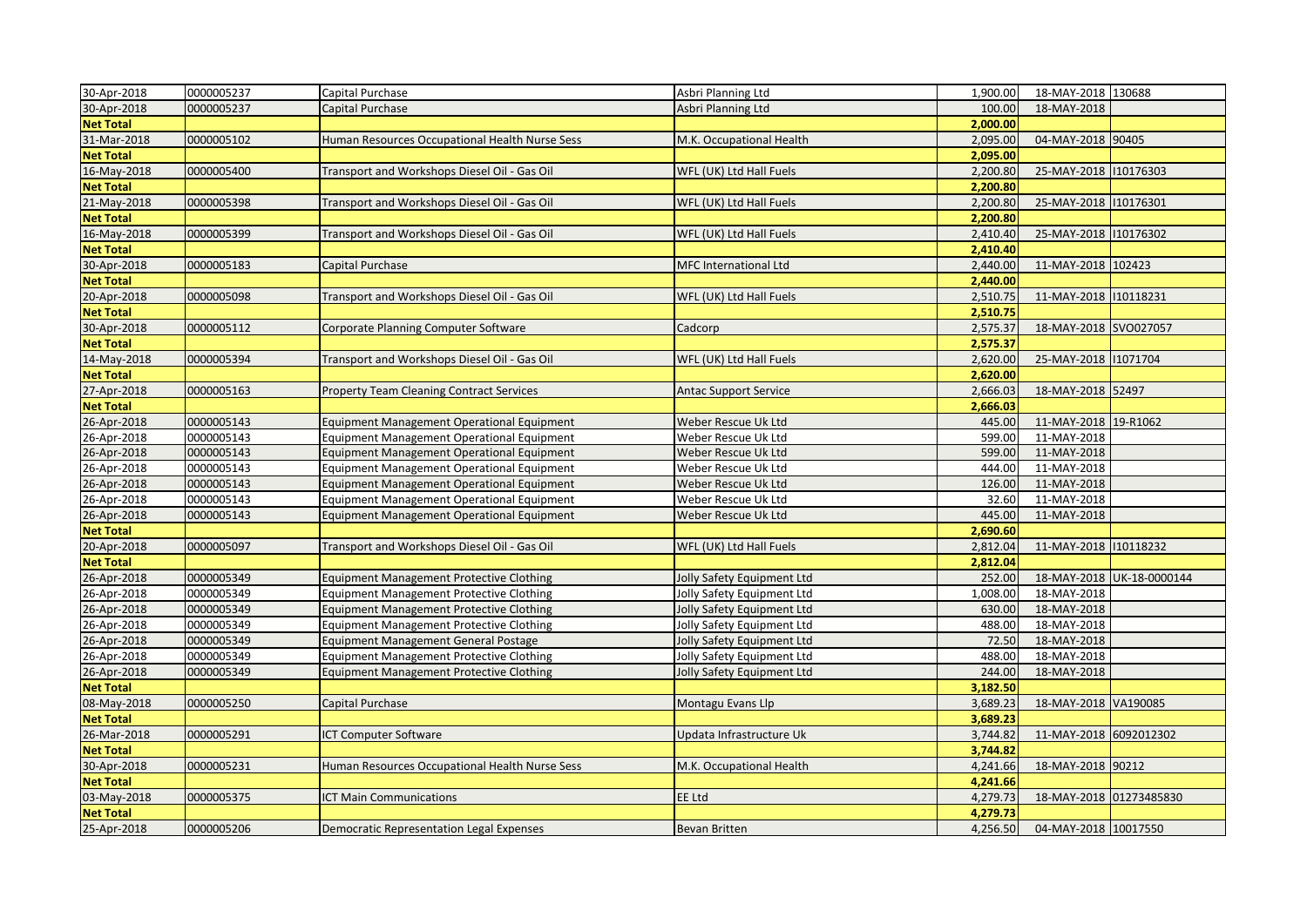| <b>Net Total</b> |            |                                                   |                                          | 4,256.50  |                         |              |
|------------------|------------|---------------------------------------------------|------------------------------------------|-----------|-------------------------|--------------|
| 24-Apr-2018      | 0000005173 | <b>Equipment Management PPE Repairs</b>           | Bristol Uniform Limited (Care A/C)       | 4,368.31  | 11-MAY-2018             | 436931       |
| <b>Net Total</b> |            |                                                   |                                          | 4,368.31  |                         |              |
| 04-May-2018      | 0000005357 | Capital Purchase                                  | Delta Fire Ltd                           | 4,380.00  | 25-MAY-2018             | 65937        |
| <b>Net Total</b> |            |                                                   |                                          | 4,380.00  |                         |              |
| 14-May-2018      | 0000005393 | Transport and Workshops Diesel Oil - Gas Oil      | WFL (UK) Ltd Hall Fuels                  | 4,401.60  | 25-MAY-2018 11071703    |              |
| <b>Net Total</b> |            |                                                   |                                          | 4,401.60  |                         |              |
| 03-May-2018      | 0000005227 | <b>ESMCP Consultancy Fees</b>                     | Mott MacDonald Ltd                       | 4,875.00  | 25-MAY-2018  IN00389721 |              |
| <b>Net Total</b> |            |                                                   |                                          | 4,875.00  |                         |              |
| 09-May-2018      | 0000005301 | <b>Operational Training Consultancy Fees</b>      | South Central Ambulance Service          | 2,458.00  | 25-MAY-2018             | INV0048677   |
| 09-May-2018      | 0000005301 | <b>Operational Training Consultancy Fees</b>      | South Central Ambulance Service          | 2,458.00  | 25-MAY-2018             |              |
| <b>Net Total</b> |            |                                                   |                                          | 4,916.00  |                         |              |
| 01-May-2018      | 0000005275 | Human Resources Consultancy Fees                  | Sodexo (P&MMEmployeeBenefits) Cycle Plus | 4,951.29  | 11-MAY-2018 3430294     |              |
| <b>Net Total</b> |            |                                                   |                                          | 4,951.29  |                         |              |
| 09-May-2018      | 0000005364 | <b>Great Missenden Fire Station Gas</b>           | <b>Gazprom Energy</b>                    | 330.49    | 18-MAY-2018             | 116972       |
| 09-May-2018      | 0000005364 | <b>Gerrards Cross Fire Station Gas</b>            | <b>Gazprom Energy</b>                    | 303.46    | 18-MAY-2018             |              |
| 09-May-2018      | 0000005364 | <b>Beaconsfield Fire Station Gas</b>              | Gazprom Energy                           | 322.39    | 18-MAY-2018             |              |
| 09-May-2018      | 0000005364 | <b>Olney Fire Station Gas</b>                     | <b>Gazprom Energy</b>                    | 98.12     | 18-MAY-2018             |              |
| 09-May-2018      | 0000005364 | <b>Chesham Fire Station Gas</b>                   | <b>Gazprom Energy</b>                    | 176.20    | 18-MAY-2018             |              |
| 09-May-2018      | 0000005364 | Amersham Fire Station Gas                         | <b>Gazprom Energy</b>                    | 135.21    | 18-MAY-2018             |              |
| 09-May-2018      | 0000005364 | <b>Stokenchurch Fire Station Gas</b>              | <b>Gazprom Energy</b>                    | 101.74    | 18-MAY-2018             |              |
| 09-May-2018      | 0000005364 | High Wycombe Fire Station Gas                     | <b>Gazprom Energy</b>                    | 581.28    | 18-MAY-2018             |              |
| 09-May-2018      | 0000005364 | <b>Waddesdon Fire Station Gas</b>                 | <b>Gazprom Energy</b>                    | 53.76     | 18-MAY-2018             |              |
| 09-May-2018      | 0000005364 | <b>Winslow Fire Station Gas</b>                   | <b>Gazprom Energy</b>                    | 52.93     | 18-MAY-2018             |              |
| 09-May-2018      | 0000005364 | <b>Buckingham Fire Station Gas</b>                | Gazprom Energy                           | 364.89    | 18-MAY-2018             |              |
| 09-May-2018      | 0000005364 | <b>Marlow Fire Station Gas</b>                    | <b>Gazprom Energy</b>                    | 240.35    | 18-MAY-2018             |              |
| 09-May-2018      | 0000005364 | <b>Haddenham Fire Station Gas</b>                 | Gazprom Energy                           | 248.24    | 18-MAY-2018             |              |
| 09-May-2018      | 0000005364 | MK West Fire Station Gas                          | <b>Gazprom Energy</b>                    | 1,087.69  | 18-MAY-2018             |              |
| 09-May-2018      | 0000005364 | <b>Broughton Fire Station Gas</b>                 | <b>Gazprom Energy</b>                    | 249.45    | 18-MAY-2018             |              |
| 09-May-2018      | 0000005364 | <b>Newport Pagnell Fire Station Gas</b>           | <b>Gazprom Energy</b>                    | 105.82    | 18-MAY-2018             |              |
| 09-May-2018      | 0000005364 | Admin Buildings - HQ Gas                          | Gazprom Energy                           | 996.55    | 18-MAY-2018             |              |
| <b>Net Total</b> |            |                                                   |                                          | 5,448.57  |                         |              |
| 30-Mar-2018      | 0000004861 | Transport and Workshops Insurance                 | <b>Truckeast Ltd</b>                     | 5,039.48  | 04-MAY-2018 11714255    |              |
| <b>Net Total</b> |            |                                                   |                                          | 5,039.48  |                         |              |
| 04-Apr-2018      | 0000004817 | <b>Staff Development Staff Training Fees</b>      | Tactical Hazmat Ltd                      | 5,120.00  | 11-MAY-2018 INV-1723    |              |
| <b>Net Total</b> |            |                                                   |                                          | 5,120.00  |                         |              |
| 30-Mar-2018      | 0000005323 | <b>Equipment Management Operational Equipment</b> | <b>MFC International Ltd</b>             | 2,525.00  | 18-MAY-2018             | 102365       |
| 30-Mar-2018      | 0000005323 | <b>Equipment Management Operational Equipment</b> | MFC International Ltd                    | 2,745.00  | 18-MAY-2018             |              |
| <b>Net Total</b> |            |                                                   |                                          | 5,270.00  |                         |              |
| 05-Apr-2018      | 0000004871 | <b>ESMCP Consultancy Fees</b>                     | Mott MacDonald Ltd                       | 3,699.38  | 11-MAY-2018             | IN00387818   |
| 05-Apr-2018      | 0000004871 | <b>ESMCP Consultancy Fees</b>                     | Mott MacDonald Ltd                       | 1,663.12  | 11-MAY-2018             |              |
| <b>Net Total</b> |            |                                                   |                                          | 5,362.50  |                         |              |
| 01-May-2018      | 0000005296 | Capital Purchase                                  | Milton Keynes Council                    | 5,504.00  | 18-MAY-2018             | 425000029819 |
| 01-May-2018      | 0000005296 | Capital Purchase                                  | Milton Keynes Council                    | 10,012.50 | 18-MAY-2018             |              |
| <b>Net Total</b> |            |                                                   |                                          | 15,516.50 |                         |              |
| 15-Mar-2018      | 0000004483 | <b>ICT Computer Software</b>                      | <b>KB Tech Ltd</b>                       | 700.00    | 25-MAY-2018             | 3120         |
| 15-Mar-2018      | 0000004483 | <b>ICT Computer Software</b>                      | <b>KB Tech Ltd</b>                       | 3,500.00  | 25-MAY-2018             |              |
| 15-Mar-2018      | 0000004483 | <b>ICT Computer Software</b>                      | <b>KB Tech Ltd</b>                       | 1,400.00  | 25-MAY-2018             |              |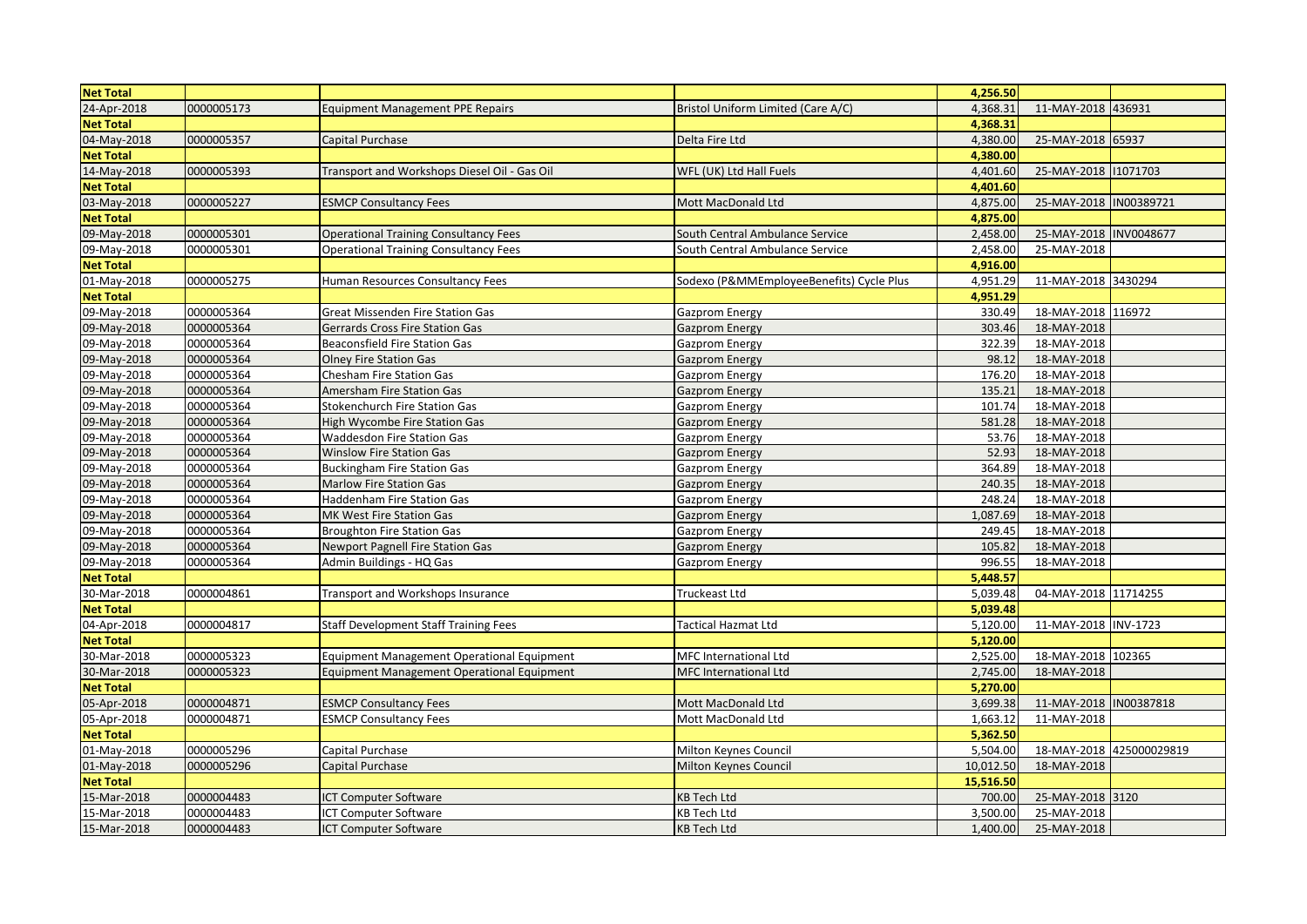| <b>Net Total</b> |            |                                                    |                                | 5,600.00 |                        |                 |
|------------------|------------|----------------------------------------------------|--------------------------------|----------|------------------------|-----------------|
| 23-Apr-2018      | 0000005075 | <b>Finance Consultancy Fees</b>                    | Link Treasury Services Ltd     | 5,825.00 | 04-MAY-2018 6002005776 |                 |
| <b>Net Total</b> |            |                                                    |                                | 5,825.00 |                        |                 |
| 09-May-2018      | 0000005306 | Payroll Control Account Childcare Vouchers         | Sodexo P&MM Ltd Childcare Plus | 6,476.91 | 11-MAY-2018 3432626    |                 |
| <b>Net Total</b> |            |                                                    |                                | 6,476.91 |                        |                 |
| 07-Apr-2018      | 0000004865 | <b>Equipment Management Uniforms</b>               | <b>MWUK T/A Dimensions</b>     | 82.26    | 04-MAY-2018            | OLSINV/04880818 |
| 07-Apr-2018      | 0000004865 | <b>Equipment Management Uniforms</b>               | <b>MWUK T/A Dimensions</b>     | 8.47     | 04-MAY-2018            |                 |
| 07-Apr-2018      | 0000004865 | <b>Equipment Management Uniforms</b>               | <b>MWUK T/A Dimensions</b>     | 254.10   | 04-MAY-2018            |                 |
| 07-Apr-2018      | 0000004865 | <b>Equipment Management Uniforms</b>               | <b>MWUK T/A Dimensions</b>     | 254.10   | 04-MAY-2018            |                 |
| 07-Apr-2018      | 0000004865 | <b>Equipment Management Uniforms</b>               | <b>MWUK T/A Dimensions</b>     | 181.00   | 04-MAY-2018            |                 |
| 07-Apr-2018      | 0000004865 | <b>Equipment Management Uniforms</b>               | <b>MWUK T/A Dimensions</b>     | 19.02    | 04-MAY-2018            |                 |
| 07-Apr-2018      | 0000004865 | <b>Equipment Management Uniforms</b>               | <b>MWUK T/A Dimensions</b>     | 6.34     | 04-MAY-2018            |                 |
| 07-Apr-2018      | 0000004865 | <b>Equipment Management Uniforms</b>               | <b>MWUK T/A Dimensions</b>     | 76.08    | 04-MAY-2018            |                 |
| 07-Apr-2018      | 0000004865 | <b>Equipment Management Uniforms</b>               | <b>MWUK T/A Dimensions</b>     | 76.08    | 04-MAY-2018            |                 |
| 07-Apr-2018      | 0000004865 | Equipment Management Uniforms                      | <b>MWUK T/A Dimensions</b>     | 76.08    | 04-MAY-2018            |                 |
| 07-Apr-2018      | 0000004865 | <b>Equipment Management Uniforms</b>               | <b>MWUK T/A Dimensions</b>     | 76.08    | 04-MAY-2018            |                 |
| 07-Apr-2018      | 0000004865 | <b>Equipment Management Uniforms</b>               | <b>MWUK T/A Dimensions</b>     | 160.74   | 04-MAY-2018            |                 |
| 07-Apr-2018      | 0000004865 | <b>Equipment Management Uniforms</b>               | <b>MWUK T/A Dimensions</b>     | 160.74   | 04-MAY-2018            |                 |
| 07-Apr-2018      | 0000004865 | <b>Equipment Management Uniforms</b>               | <b>MWUK T/A Dimensions</b>     | 160.74   | 04-MAY-2018            |                 |
| 07-Apr-2018      | 0000004865 | <b>Equipment Management Uniforms</b>               | <b>MWUK T/A Dimensions</b>     | 160.74   | 04-MAY-2018            |                 |
| 07-Apr-2018      | 0000004865 | <b>Equipment Management Uniforms</b>               | <b>MWUK T/A Dimensions</b>     | 160.74   | 04-MAY-2018            |                 |
| 07-Apr-2018      | 0000004865 | <b>Equipment Management Uniforms</b>               | <b>MWUK T/A Dimensions</b>     | 131.70   | 04-MAY-2018            |                 |
| 07-Apr-2018      | 0000004865 | <b>Equipment Management Uniforms</b>               | <b>MWUK T/A Dimensions</b>     | 62.80    | 04-MAY-2018            |                 |
| 07-Apr-2018      | 0000004865 | <b>Equipment Management Uniforms</b>               | <b>MWUK T/A Dimensions</b>     | 157.00   | 04-MAY-2018            |                 |
| 07-Apr-2018      | 0000004865 | <b>Equipment Management Uniforms</b>               | <b>MWUK T/A Dimensions</b>     | 91.40    | 04-MAY-2018            |                 |
| 07-Apr-2018      | 0000004865 | <b>Equipment Management Uniforms</b>               | <b>MWUK T/A Dimensions</b>     | 182.80   | 04-MAY-2018            |                 |
| 07-Apr-2018      | 0000004865 | <b>Equipment Management Uniforms</b>               | <b>MWUK T/A Dimensions</b>     | 182.80   | 04-MAY-2018            |                 |
| 07-Apr-2018      | 0000004865 | <b>Equipment Management Uniforms</b>               | <b>MWUK T/A Dimensions</b>     | 9.14     | 04-MAY-2018            |                 |
| 07-Apr-2018      | 0000004865 | <b>Equipment Management Uniforms</b>               | <b>MWUK T/A Dimensions</b>     | 182.80   | 04-MAY-2018            |                 |
| 07-Apr-2018      | 0000004865 | <b>Equipment Management Uniforms</b>               | <b>MWUK T/A Dimensions</b>     | 182.80   | 04-MAY-2018            |                 |
| 07-Apr-2018      | 0000004865 | <b>Equipment Management Uniforms</b>               | <b>MWUK T/A Dimensions</b>     | 182.80   | 04-MAY-2018            |                 |
| 07-Apr-2018      | 0000004865 | <b>Equipment Management Uniforms</b>               | <b>MWUK T/A Dimensions</b>     | 91.40    | 04-MAY-2018            |                 |
| 07-Apr-2018      | 0000004865 | <b>Equipment Management Uniforms</b>               | <b>MWUK T/A Dimensions</b>     | 54.84    | 04-MAY-2018            |                 |
| 07-Apr-2018      | 0000004865 | <b>Equipment Management Uniforms</b>               | <b>MWUK T/A Dimensions</b>     | 182.80   | 04-MAY-2018            |                 |
| 07-Apr-2018      | 0000004865 | <b>Equipment Management Uniforms</b>               | <b>MWUK T/A Dimensions</b>     | 91.40    | 04-MAY-2018            |                 |
| 07-Apr-2018      | 0000004865 | <b>Equipment Management Uniforms</b>               | <b>MWUK T/A Dimensions</b>     | 348.80   | 04-MAY-2018            |                 |
| 07-Apr-2018      | 0000004865 | <b>Equipment Management Uniforms</b>               | <b>MWUK T/A Dimensions</b>     | 174.40   | 04-MAY-2018            |                 |
| 07-Apr-2018      | 0000004865 | <b>Equipment Management Uniforms</b>               | <b>MWUK T/A Dimensions</b>     | 348.80   | 04-MAY-2018            |                 |
| 07-Apr-2018      | 0000004865 | <b>Equipment Management Uniforms</b>               | <b>MWUK T/A Dimensions</b>     | 348.80   | 04-MAY-2018            |                 |
| 07-Apr-2018      | 0000004865 | <b>Equipment Management Uniforms</b>               | <b>MWUK T/A Dimensions</b>     | 261.60   | 04-MAY-2018            |                 |
| 07-Apr-2018      | 0000004865 | <b>Equipment Management Uniforms</b>               | <b>MWUK T/A Dimensions</b>     | 240.40   | 04-MAY-2018            |                 |
| 07-Apr-2018      | 0000004865 | <b>Equipment Management Uniforms</b>               | <b>MWUK T/A Dimensions</b>     | 360.60   | 04-MAY-2018            |                 |
| 07-Apr-2018      | 0000004865 | <b>Equipment Management Uniforms</b>               | <b>MWUK T/A Dimensions</b>     | 480.80   | 04-MAY-2018            |                 |
| 07-Apr-2018      | 0000004865 | <b>Equipment Management Uniforms</b>               | <b>MWUK T/A Dimensions</b>     | 480.80   | 04-MAY-2018            |                 |
| 07-Apr-2018      | 0000004865 | <b>Equipment Management Uniforms</b>               | MWUK T/A Dimensions            | 84.70    | 04-MAY-2018            |                 |
| 07-Apr-2018      | 0000004865 | <b>Equipment Management Uniforms</b>               | <b>MWUK T/A Dimensions</b>     | 84.70    | 04-MAY-2018            |                 |
| <b>Net Total</b> |            |                                                    |                                | 6,914.19 |                        |                 |
| 27-Apr-2018      | 0000005135 | Transport and Workshops Employment Agency Payments | <b>Truckeast Ltd</b>           | 7,700.00 | 11-MAY-2018 11704220   |                 |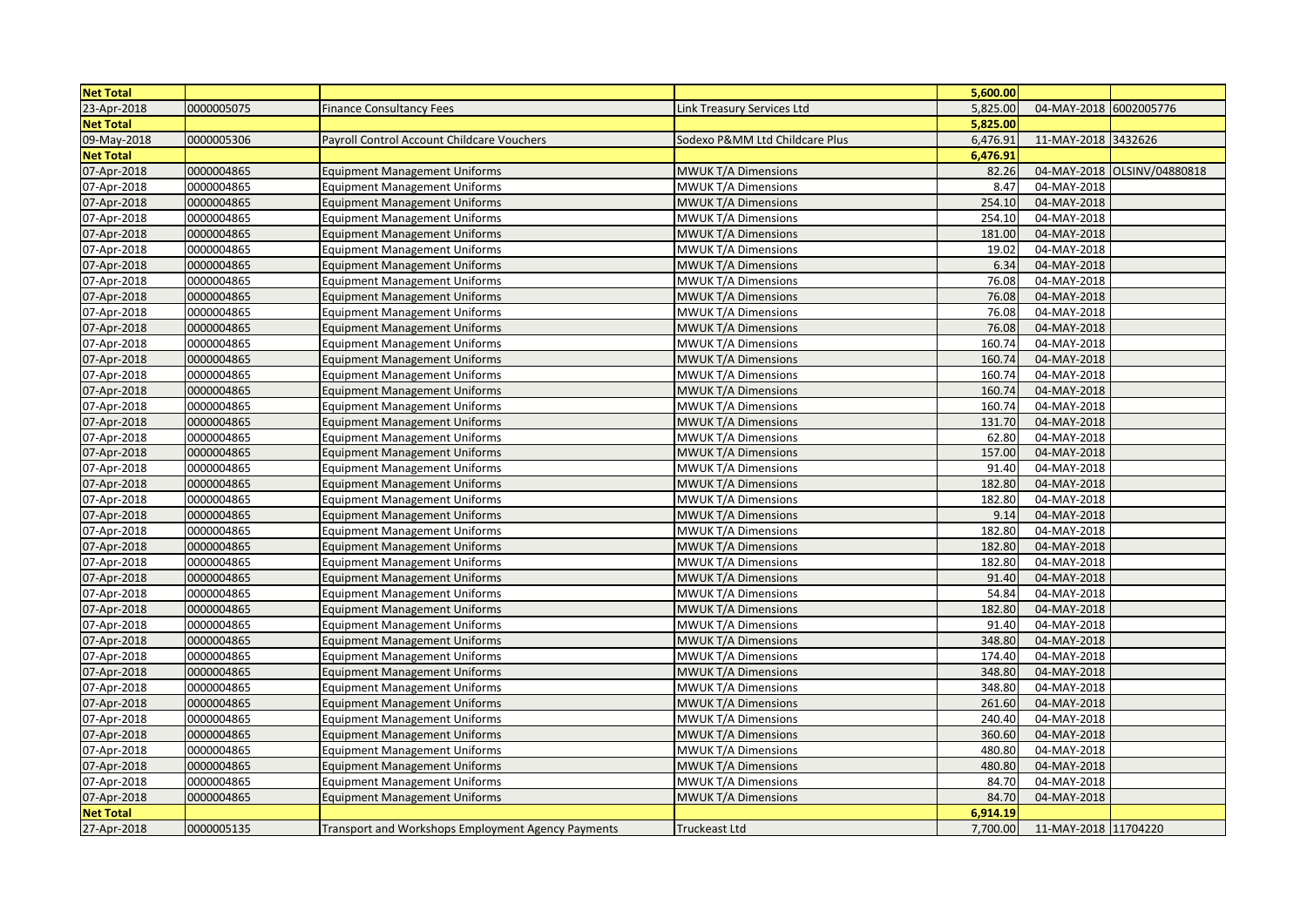| <b>Net Total</b> |            |                                                     |                                       | 7,700.00  |                        |                          |
|------------------|------------|-----------------------------------------------------|---------------------------------------|-----------|------------------------|--------------------------|
| 26-Apr-2018      | 0000005298 | <b>ESMCP Agency Services</b>                        | Royal Berkshire Fire Authority        | 7,876.00  | 18-MAY-2018            | OP/I000541               |
| <b>Net Total</b> |            |                                                     |                                       | 7,876.00  |                        |                          |
| 24-Apr-2018      | 0000005099 | <b>Staff Development Other Training</b>             | The Fire Service College Limited      | 1,280.00  | 11-MAY-2018 812541     |                          |
| 24-Apr-2018      | 0000005099 | <b>Staff Development Staff Training Fees</b>        | The Fire Service College Limited      | 8,320.00  | 11-MAY-2018            |                          |
| <b>Net Total</b> |            |                                                     |                                       | 9,600.00  |                        |                          |
| 03-Apr-2018      | 0000005390 | <b>BASI Project Computer Software</b>               | FireServiceRota B.V.                  | 5,579.50  | 18-MAY-2018            | 201800006                |
| 03-Apr-2018      | 0000005390 | <b>BASI Project Computer Software</b>               | FireServiceRota B.V.                  | 3,172.50  | 18-MAY-2018            |                          |
| 03-Apr-2018      | 0000005390 | <b>BASI Project Computer Software</b>               | FireServiceRota B.V.                  | 2,396.25  | 18-MAY-2018            |                          |
| <b>Net Total</b> |            |                                                     |                                       | 11,148.25 |                        |                          |
| 26-Mar-2018      | 0000005290 | <b>ICT Computer Software</b>                        | Updata Infrastructure Uk              | 15,176.00 | 11-MAY-2018 6092012301 |                          |
| <b>Net Total</b> |            |                                                     |                                       | 15,176.00 |                        |                          |
| 26-Mar-2018      | 0000004685 | Capital Purchase                                    | Jet Construction (Mk) Ltd             | 15,476.00 | 18-MAY-2018 7538       |                          |
| <b>Net Total</b> |            |                                                     |                                       | 15,476.00 |                        |                          |
| 23-Apr-2018      | 0000005103 | Capital Purchase                                    | <b>One Time Vendors</b>               | 18,600.00 | 04-MAY-2018            |                          |
| <b>Net Total</b> |            |                                                     |                                       | 18,600.00 |                        |                          |
| 10-May-2018      | 0000005362 | Payroll Control Account Payroll Control Account     | <b>BCC Pension Fund</b>               | 18,967.48 |                        | 18-MAY-2018 LGPSEESAPR18 |
| <b>Net Total</b> |            |                                                     |                                       | 18,967.48 |                        |                          |
| 16-Apr-2018      | 0000005038 | <b>Prevention Miscellaneous Expenses</b>            | Safety Centre Milton Keynes Ltd       | 25,000.00 | 11-MAY-2018 F/T720     |                          |
| <b>Net Total</b> |            |                                                     |                                       | 25,000.00 |                        |                          |
| 29-Mar-2018      | 0000005082 | Finance Finance SLA                                 | <b>Buckinghamshire County Council</b> | 30,345.00 | 04-MAY-2018 2207033841 |                          |
| <b>Net Total</b> |            |                                                     |                                       | 30,345.00 |                        |                          |
| 20-Apr-2018      | 0000005043 | <b>ICT Computer Software</b>                        | University Of Hull                    | 4,673.68  | 11-MAY-2018 66542      |                          |
| 20-Apr-2018      | 0000005043 | <b>ICT Computer Software</b>                        | University Of Hull                    | 15,322.25 | 11-MAY-2018            |                          |
| 20-Apr-2018      | 0000005043 | ICT Computer Software                               | University Of Hull                    | 5,311.00  | 11-MAY-2018            |                          |
| 20-Apr-2018      | 0000005043 | ICT Computer Software                               | University Of Hull                    | 6,107.56  | 11-MAY-2018            |                          |
| <b>Net Total</b> |            |                                                     |                                       | 31,414.49 |                        |                          |
| 20-Mar-2018      | 0000005308 | Capital Purchase                                    | <b>Emergency One</b>                  | 35,500.00 | 11-MAY-2018 20880      |                          |
| <b>Net Total</b> |            |                                                     |                                       | 35,500.00 |                        |                          |
| 20-Mar-2018      | 0000005309 | Capital Purchase                                    | <b>Emergency One</b>                  | 35,500.00 | 11-MAY-2018 20879      |                          |
| <b>Net Total</b> |            |                                                     |                                       | 35,500.00 |                        |                          |
| 01-Apr-2018      | 0000005450 | Senior Management Team Subs Professional/Nat Bodies | <b>CFOA Services Ltd</b>              | 7,750.00  | 25-MAY-2018 CFOA4683   |                          |
| 01-Apr-2018      | 0000005450 | Senior Management Team Subs Professional/Nat Bodies | <b>CFOA Services Ltd</b>              | 20,000.00 | 25-MAY-2018            |                          |
| 01-Apr-2018      | 0000005450 | Senior Management Team Subs Professional/Nat Bodies | <b>CFOA Services Ltd</b>              | 5,248.00  | 25-MAY-2018            |                          |
| 01-Apr-2018      | 0000005450 | Senior Management Team Subs Professional/Nat Bodies | <b>CFOA Services Ltd</b>              | 10,120.00 | 25-MAY-2018            |                          |
| <b>Net Total</b> |            |                                                     |                                       | 43,118.00 |                        |                          |
| 27-Apr-2018      | 0000005170 | Capital Purchase                                    | Terberg Dts Uk Ltd                    | 55,420.00 | 11-MAY-2018 420713     |                          |
| <b>Net Total</b> |            |                                                     |                                       | 55,420.00 |                        |                          |
| 25-Apr-2018      | 0000005164 | ICT Computer Software                               | Capita Integrated                     | 71,601.08 | 11-MAY-2018 6060030557 |                          |
| <b>Net Total</b> |            |                                                     |                                       | 71,601.08 |                        |                          |
| 16-May-2018      | 0000005391 | <b>Apprentices Agency Services</b>                  | <b>Encompass Select Limited</b>       | 1,278.36  | 18-MAY-2018 1064       |                          |
| 16-May-2018      | 0000005391 | <b>Apprentices Agency Services</b>                  | <b>Encompass Select Limited</b>       | 1,278.36  | 18-MAY-2018            |                          |
| 16-May-2018      | 0000005391 | <b>Apprentices Agency Services</b>                  | <b>Encompass Select Limited</b>       | 9,457.10  | 18-MAY-2018            |                          |
| 16-May-2018      | 0000005391 | <b>Apprentices Agency Services</b>                  | <b>Encompass Select Limited</b>       | 27,761.30 | 18-MAY-2018            |                          |
| 16-May-2018      | 0000005391 | <b>Apprentices Agency Services</b>                  | <b>Encompass Select Limited</b>       | 21,288.06 | 18-MAY-2018            |                          |
| 16-May-2018      | 0000005391 | <b>Apprentices Agency Services</b>                  | <b>Encompass Select Limited</b>       | 42,343.10 | 18-MAY-2018            |                          |
| 16-May-2018      | 0000005391 | <b>Apprentices Agency Services</b>                  | <b>Encompass Select Limited</b>       | 1,278.36  | 18-MAY-2018            |                          |
| 16-May-2018      | 0000005391 | <b>Apprentices Agency Services</b>                  | <b>Encompass Select Limited</b>       | 1,278.36  | 18-MAY-2018            |                          |